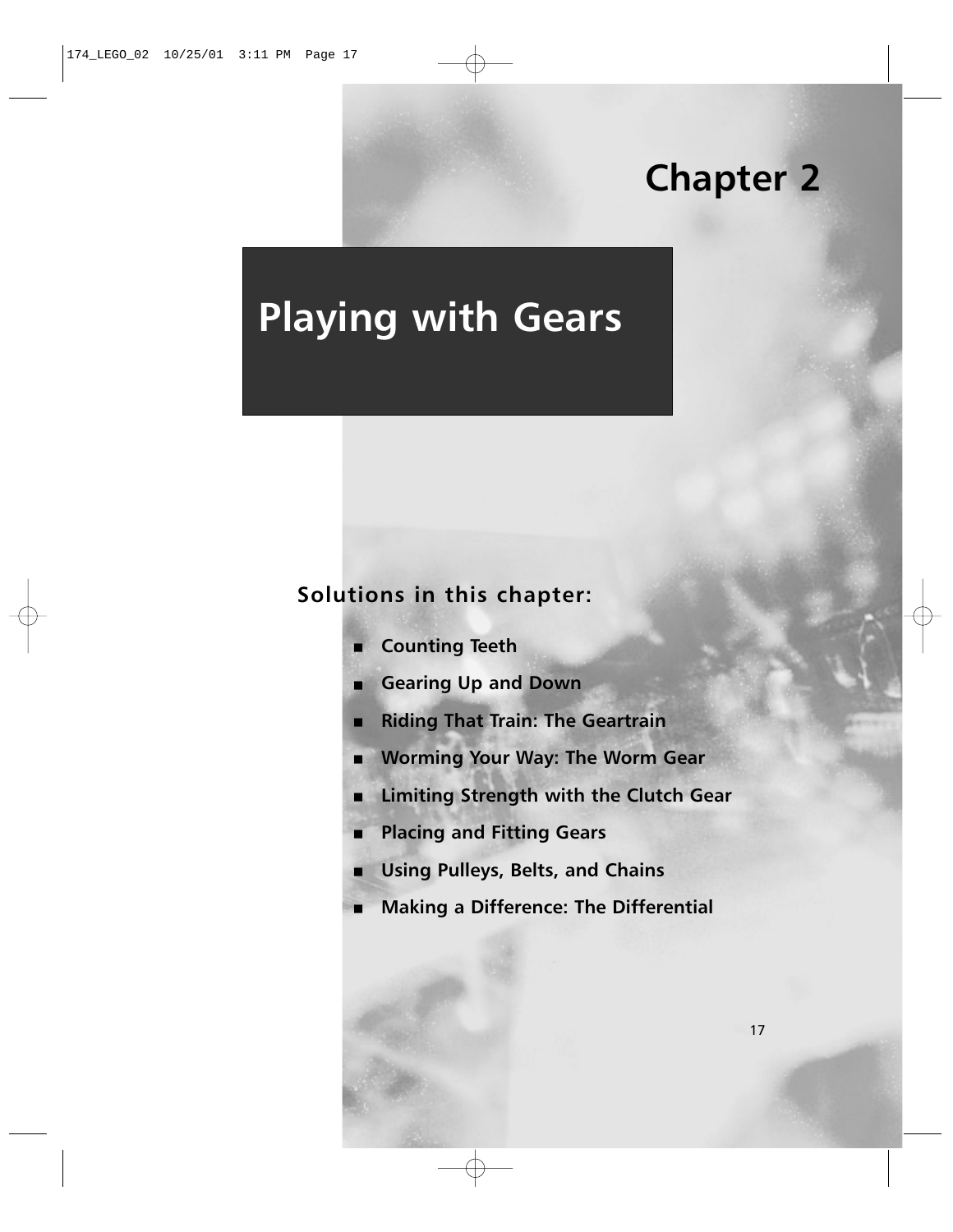## **Introduction**

You might find yourself asking: Do I really *need* gears? Well, the answer is yes, you do. Gears are so important for machines that they are almost their symbol: Just the sight of a gear makes you think *machinery*. In this chapter, you will enter the amazing world of gears and discover the powerful qualities they offer, transforming one force into another almost magically.We'll guide you through some new concepts—velocity, force, torque, friction—as well as some simple math to lay the foundations that will give you the most from the machinery.The concepts are not as complex as you might think. For instance, the chapter will help you see the parallels between gears and simple levers.

We invite you once again to experiment with the real things. Prepare some gears, beams, and axles to replicate the simple setups of this chapter. No description or explanation can replace what you learn through hands-on experience.

## **Counting Teeth**

A single gear wheel alone is not very useful—in fact, it is not useful at all, unless you have in mind a different usage from what it was conceived for! So, for a meaningful discussion, we need at least two gears. In Figure 2.1, you can see two very common LEGO gears:The left one is an 8t, while the right is a 24t.The most important property of a gear, as we'll explain shortly, is its *teeth*. Gears are classified by the number of teeth they have; the description of which is then shortened to form their name. For instance, a gear with 24 teeth becomes "a 24t gear."

#### **Figure 2.1** An 8t and a 24t Gear



Let's go back to our example.We have two gears, an 8t and a 24t, each mounted on an axle.The two axles fit inside holes in a beam at a distance of two holes (one empty hole in between). Now, hold the beam in one hand, and with the other hand gently turn one of the axles.The first thing you should notice is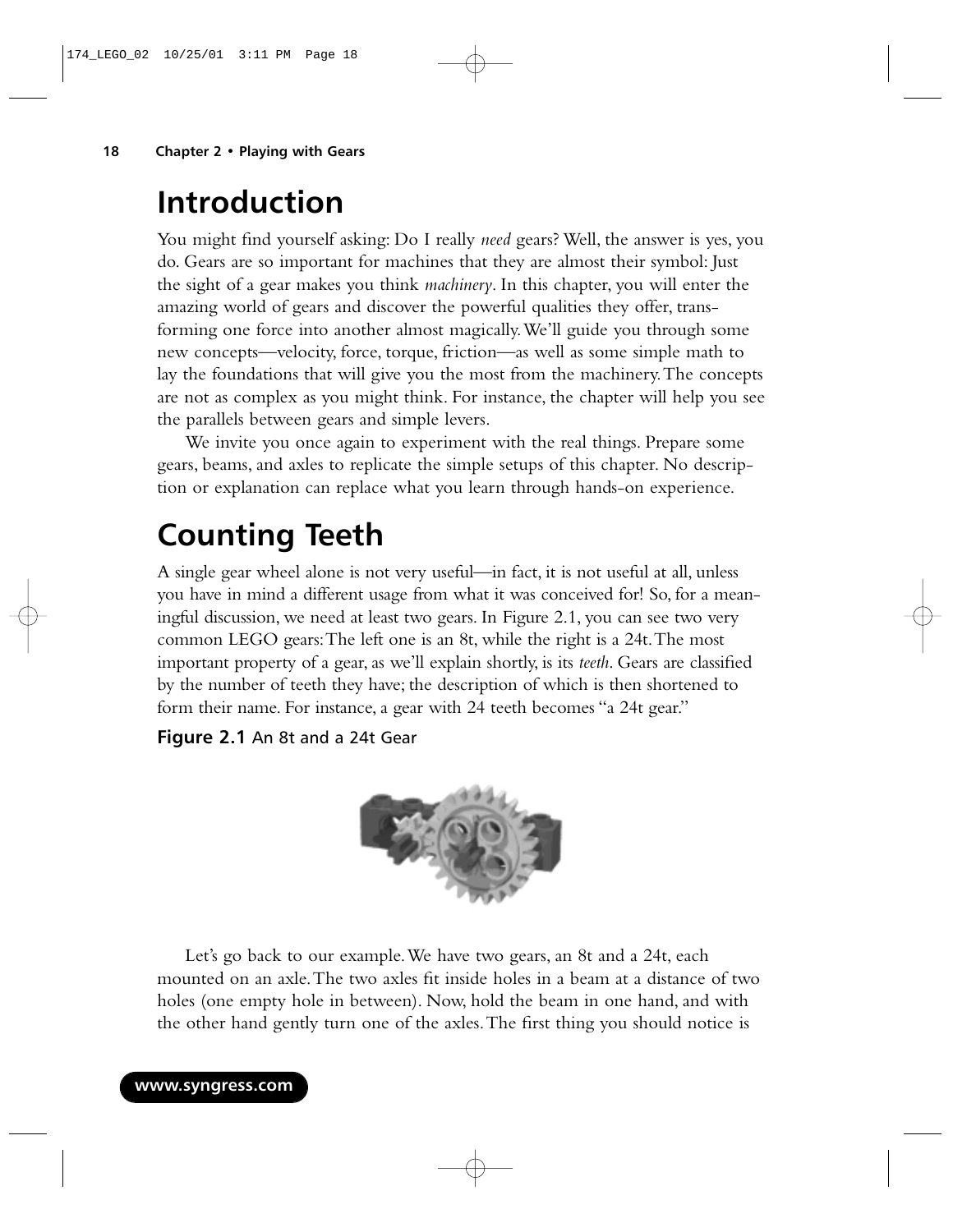that when you turn one axle, the other turns too.The gears are *transferring motion from one axle to the other*.This is their fundamental property, their very nature.The second important thing you should notice is that you are not required to apply much strength to make them turn.Their teeth match well and there is only a small amount of friction.This is one of the great characteristics of the LEGO TECHNIC system: Parts are designed to match properly at standard distances.A third item of note is that the two axles turn in opposite directions: one clockwise and the other counterclockwise.

A fourth, and more subtle, property you should have picked up on is that the two axles revolve at different speeds.When you turn the 8t, the 24t turns more slowly, while turning the 24t makes the 8t turn faster. Lets explore this in more detail.

### **Gearing Up and Down**

Let's start turning the larger gear in our example. It has 24 teeth, each one meshing perfectly between two teeth of the 8t gear.While turning the 24t, every time a new tooth takes the place of the previous one in the contact area of the gears, the 8t gear turns exactly one tooth, too.The key point here is that you need to advance only 8 teeth of the 24 to make the small gear do a complete turn (360°).After 8 teeth more of your 24, the small gear has made a second revolution.With the last 8 teeth of your 24, the 8t gear makes its third turn.This is why there is a difference in speed: For every turn of the 24t, the 8t makes three turns! We express this relationship with a ratio that contains the number of teeth in both gears: 24 to 8.We can simplify it, dividing the two terms by the smaller of the two (8), so we get 3 to 1.This makes it very clear, in numerical terms, that one turn of the first corresponds to three turns of the second.

You have just found a way to get more speed! (To be technically precise, we should call it *angular velocity*, not *speed*, but you get the idea). Before you start imagining mammoth gear ratios for racecar robots, sorry to disappoint you—there is no free lunch in mechanics, you have to pay for this gained speed.You pay for it with a decrease in *torque*, or, to keep in simple terms, a decrease in strength.

So, our gearing is able to convert torque to velocity—the more velocity we want, the more torque we must sacrifice.The ratio is exactly the same, if you get three times your original angular velocity, you reduce the resulting torque to one third.

One of the nice properties of gears is that this conversion is symmetrical:You can convert torque into velocity or vice versa.And the math you need to manage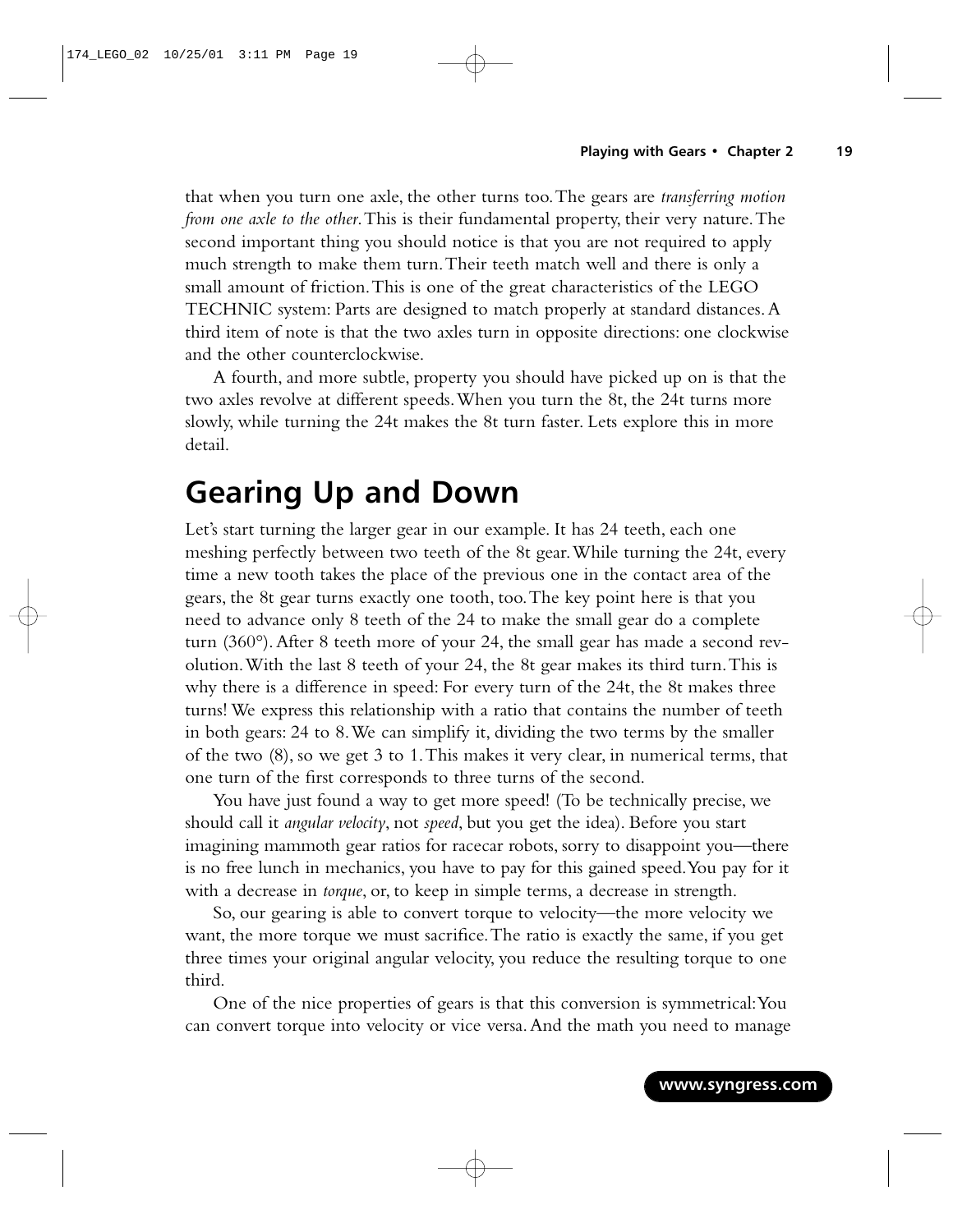and understand the process is as simple as doing one division.Along common conventions, we say that we *gear up* when our system increases velocity and reduces torque, and that we *gear down* when it reduces velocity and increases torque.We usually write the ratio 3:1 for the former and 1:3 for the latter.

### Bricks & Chips…

#### **What Is Torque?**

When you turn a nut on a bolt using a wrench, you are producing *torque*. When the nut offers some resistance, you've probably discovered that the more the distance from the nut you hold the wrench, the less the force you have to apply. Torque is in fact the product of two components: *force* and *distance*. You can increase torque by either increasing the applied force, or increasing the distance from the center of rotation. The units of measurement for torque are thus a unit for the force, and a unit for the distance. The International System of Units (SI) defines the newton-meter (Nm) and the newton-centimeter (Ncm).

If you have some familiarity with the properties of levers, you will recognize the similarities. In a lever, the resulting force depends on the distance between the application point and the fulcrum: the longer the distance, the higher the force. You can think of gears as levers whose fulcrum is their axle and whose application points are their teeth. Thus, applying the same force to a larger gear (that is to a longer lever) results in an increase in torque.

When should you gear up or down? Experience will tell you. Generally speaking, you will gear down many more times then you will gear up, because you'll be working with electric motors that have a relatively high velocity yet a fairly low torque. Most of the time, you reduce speed to get more torque and make your vehicles climb steep slopes, or to have your robotic arms lift some load. Other times you don't need the additional torque; you simply want to reduce speed to get more accurate positioning.

One last thing before you move on to the next topic.We said that there is no free lunch when it comes to mechanics.This is true for this conversion service as well:We have to pay something to get the conversion done.The price is paid in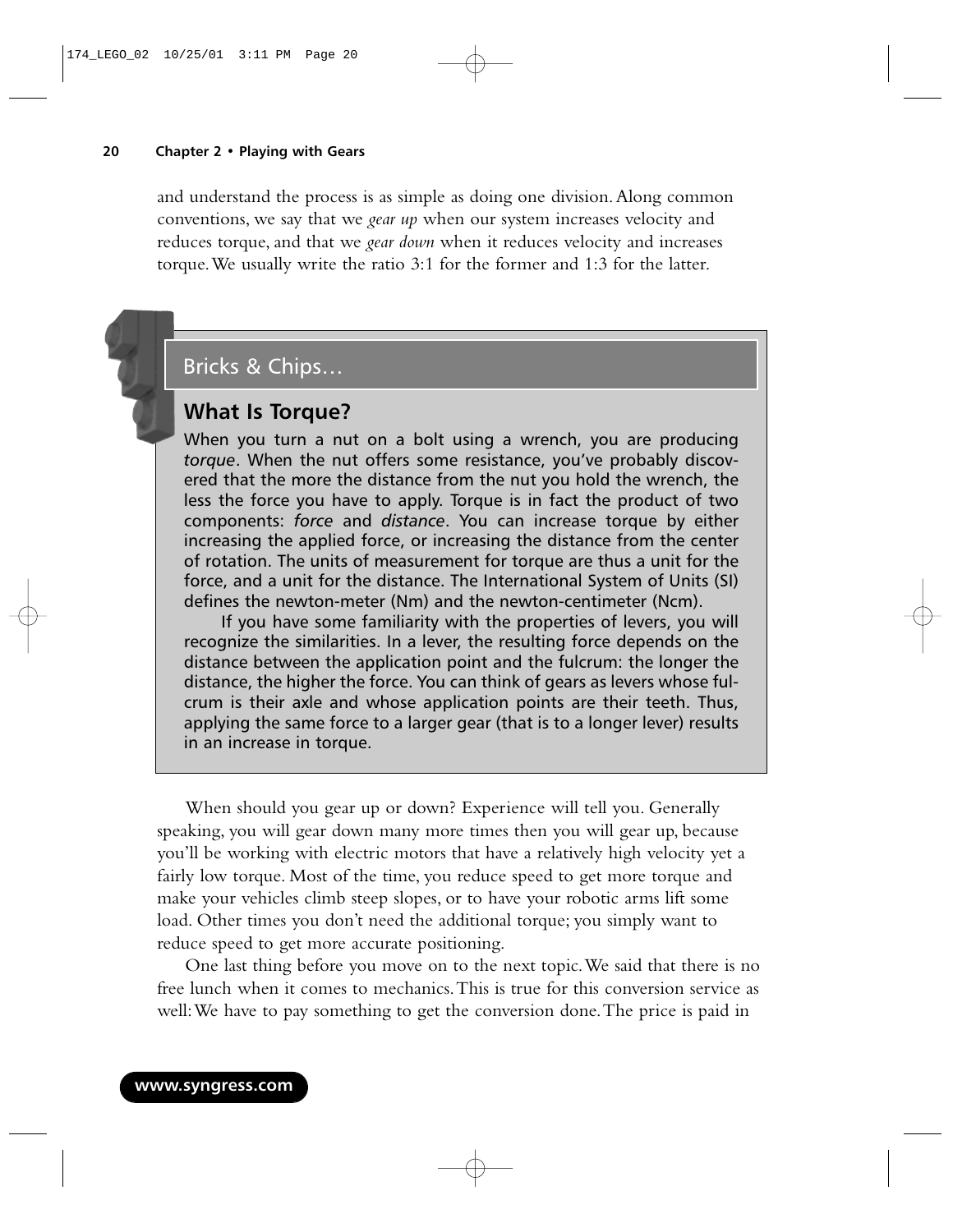*friction*—something you should try and keep as low as possible—but it's unavoidable. Friction will always eat up some of your torque in the conversion process.

## **Riding That Train: The Geartrain**

The largest LEGO gear is the 40t, while the smallest is the 8t (used in the previous discussion).Thus, the highest ratio we can obtain is 8:40, or 1:5 (Figure 2.2).

#### **Figure 2.2** A 1:5 Gear Ratio



What if you need an even higher ratio? In such cases, you should use a *multistage reduction* (or multiplication) system, usually called a *geartrain*. Look at Figure 2.3. In this system, the result of a first 1:3 reduction stage is transferred to a second 1:3 reduction stage. So, the resulting velocity is one third of one third, which is one ninth, while the resulting torque is three times three, or nine. Therefore, the ratio is 1:9.

#### **Figure 2.3** A Geartrain with a Resulting Ratio of 1:9



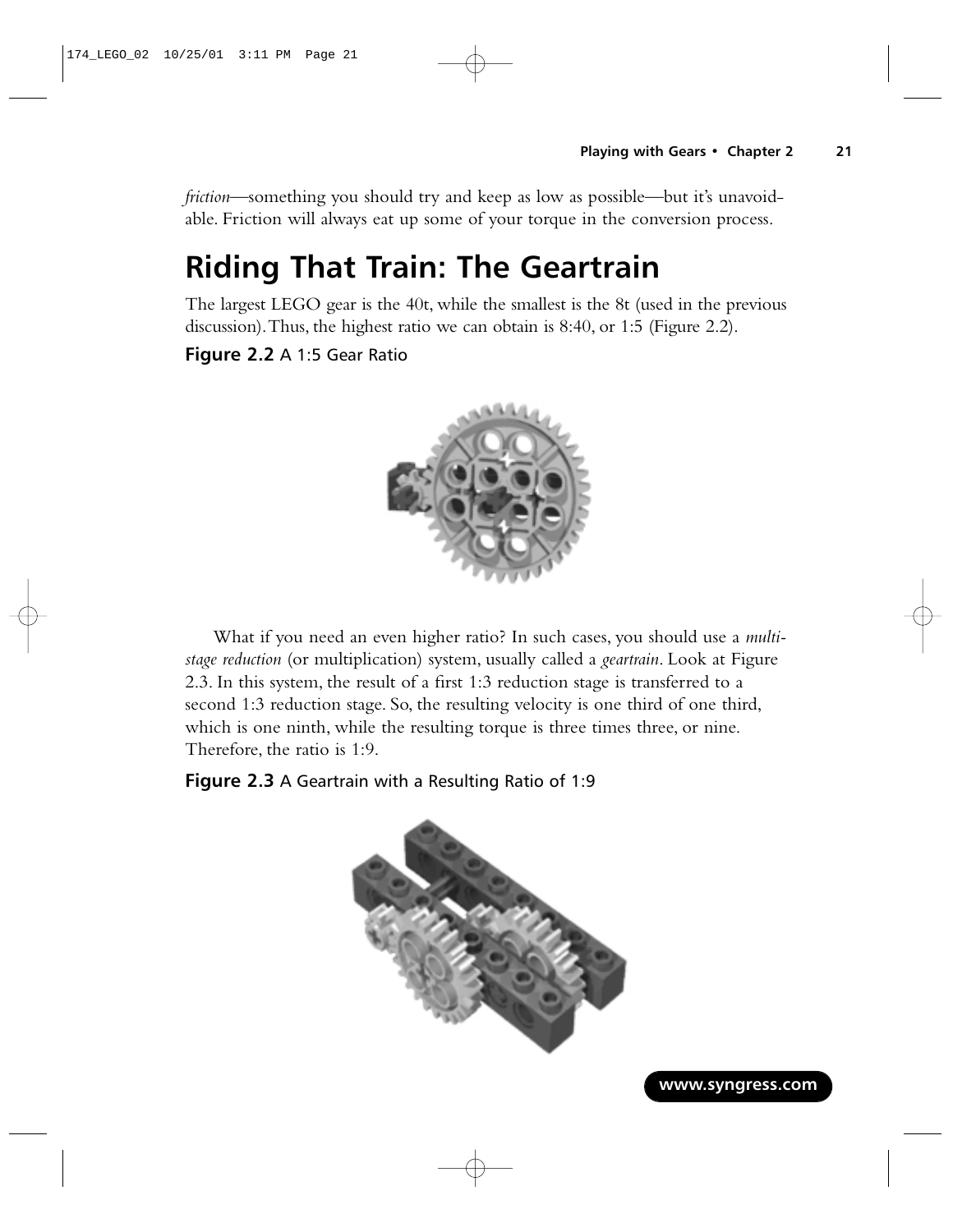Geartrains give you incredible power, because you can trade as much velocity as you want for the same amount of torque.Two 1:5 stages result in a ratio of 1:25, while three of them result in 1:125 system! All this strength must be used with care, however, because your LEGO parts may get damaged if for any reason your robot is unable to convert it into some kind of work. In other words, if something gets jammed, the strength of a LEGO motor multiplied by 125 is enough to deform your beams, wring your axles, or break the teeth of your gears.We'll return to this topic later.

### Designing & Planning…

### **Choosing the Proper Gearing Ratio**

We suggest you perform some experiments to help you make the right decision in choosing a gearing ratio. Don't wait to finish your robot to discover that some geared mechanics doesn't work as expected! Start building a very rough prototype of your robot, or just of a particular subsystem, and experiment with different gear ratios until you're satisfied with the result. This prototype doesn't need to be very solid or refined, and doesn't even need to resemble the finished system you have in mind. It is important, however, that it accurately simulates the kind of work you're expecting from your robot, and the actual loads it will have to manage. For example, if your goal is to build a robot capable of climbing a slope with a 50 percent grade, put on your prototype all the weight you imagine your final model is going to carry: additional motors for other tasks, the RCX itself, extra parts, and so on. Don't test it without load, as you might discover it doesn't work.

### **NOTE**

Remember that in adding multiple reduction stages, each additional stage introduces further *friction*, the bad guy that makes your world less than ideal. For this reason, if aiming for maximum efficiency, you should try and reach your final ratio with as few stages as possible.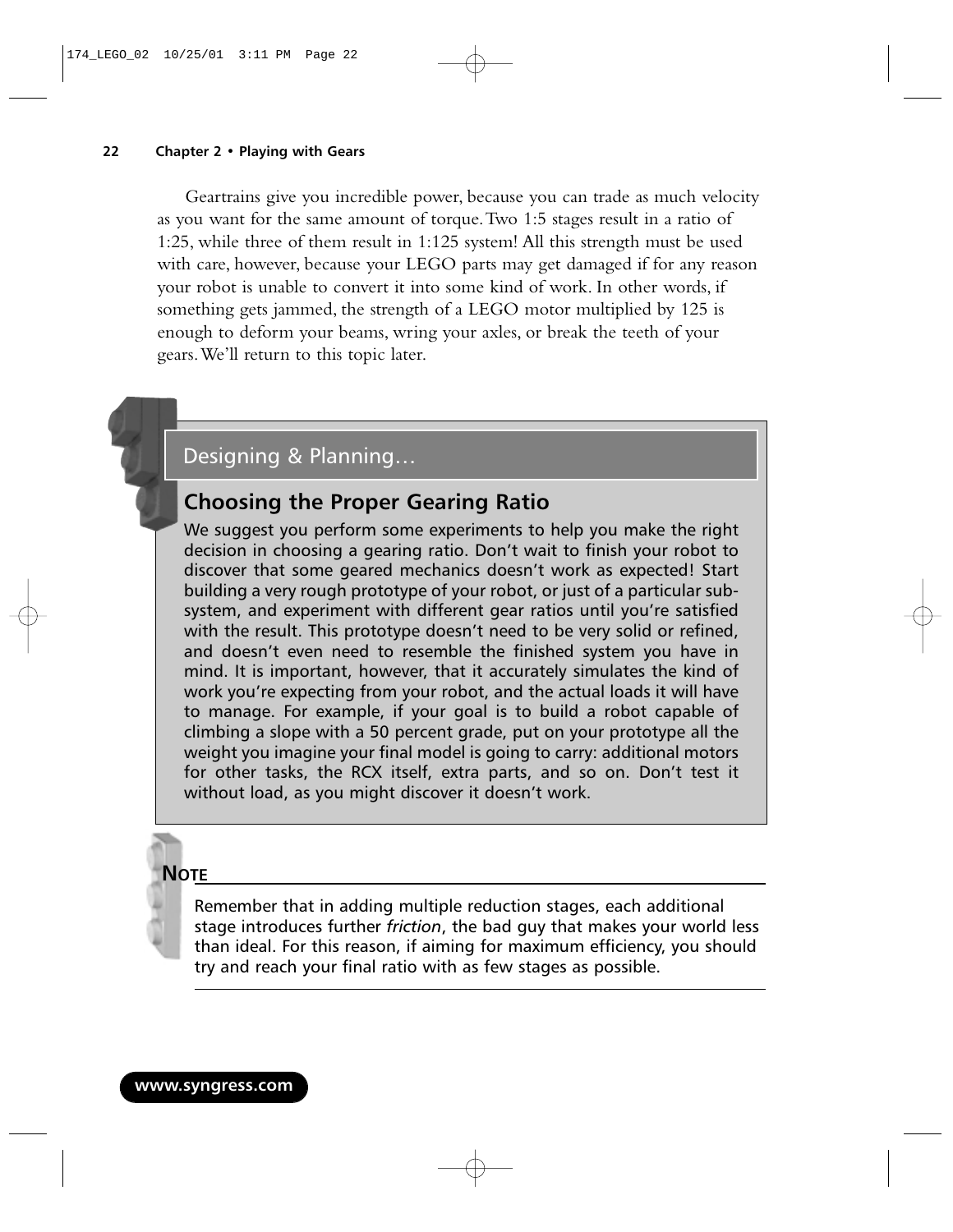## **Worming Your Way: The Worm Gear**

In your MINDSTORMS box you've probably found another strange gear, a black one that resembles a sort of cylinder with a spiral wound around it. Is this thing really a gear? Yes, it is, but it is so peculiar we have to give it special mention.

In Figure 2.4, you can see a worm gear engaged with the more familiar 24t. In just building this simple assembly, you will discover many properties.Try and turn the axles by hand. Notice that while you can easily turn the axle connected to the worm gear, you can't turn the one attached to the 24t.We have discovered the first important property:The worm gear leads to an *asymmetrical system*; that is, you can use it to turn other gears, but it can't be turned *by* other gears.The reason for this asymmetry is, once again, friction. Is this a bad thing? Not necessarily. It can be used for other purposes.

#### **Figure 2.4** A Worm Gear Engaged with a 24t



Another fact you have likely observed is that the two axles are perpendicular to each other.This change of orientation is unavoidable when using worm gears.

Turning to gear ratios, you're now an expert at doing the math, but you're probably wondering how to determine how many teeth this worm gear has! To figure this out, instead of discussing the theory behind it, we proceed with our experiment.Taking the assembly used in Figure 2.4, we turn the worm gear axle slowly by exactly one turn, at the same time watching the 24t gear. For every turn you make, the 24t rotates by exactly one tooth.This is the answer you were looking for: the worm gear is a 1t gear! So, in this assembly, we get a 1:24 ratio with a single stage. In fact, we could go up to 1:40 using a 40t instead of a 24t.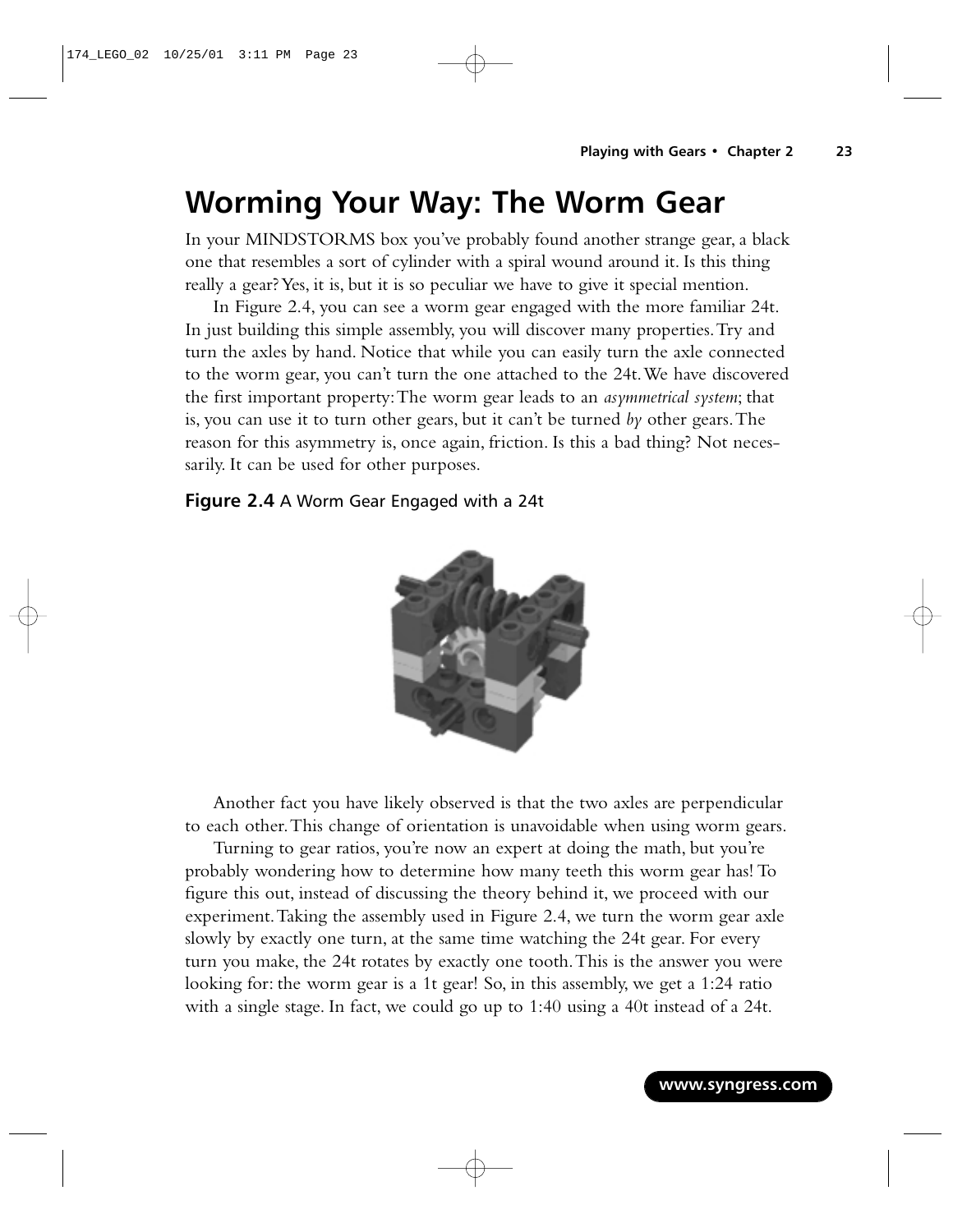The asymmetry we talked about before makes the worm gear applicable only in reducing speed and increasing torque, because, as we explained, the friction of this particular device is too high to get it rotated by another gear.The same high friction also makes this solution very inefficient, as a lot of torque gets wasted in the process.

As we mentioned earlier, this outcome is not always a bad thing.There are common situations where this asymmetry is exactly what we want. For example, when designing a robotic arm to lift a small load. Suppose we use a 1:25 ratio made with standard gears: what happens when we stop the motor with the arm loaded? The symmetry of the system transforms the weight of the load (potential energy) into torque, the torque into velocity, and the motor spins back making the arm go down. In this case, and in many others, the worm gear is the proper solution, its friction making it impossible for the arm to turn the motor back.

We can summarize all this by saying that in situations where you desire precise and stable positioning under load, the worm gear is the right choice.And it's also the right choice when you need a high reduction ratio in a small space, since allows very compact assembly solutions.

## **Limiting Strength with the Clutch Gear**

Another special device you should get familiar with is the thick 24t white gear, which has strange markings on its face (Figure 2.5). Its name is *clutch gear*, and in the next part of this section we'll discover just what it does.

**Figure 2.5** The Clutch Gear



Our experiment this time requires very little work, just put the end of an axle inside the clutch gear and the other end into a standard 24t to use as a knob. Keep the latter in place with one hand and slowly turn the clutch gear with the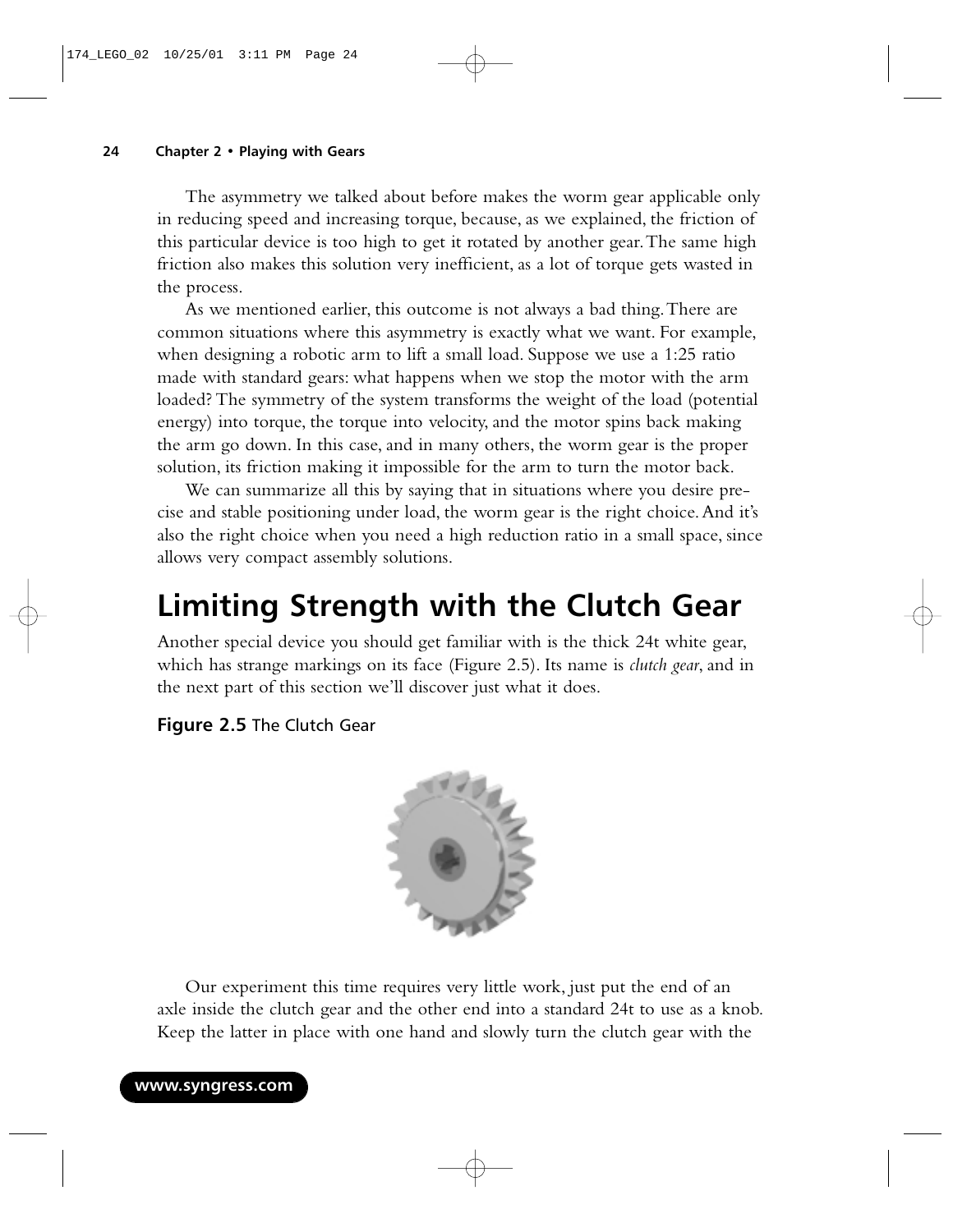other hand. It offers some resistance, but it turns.This is its purpose in life: to offer some resistance, then give in!

This clutch gear is an invaluable help to limit the strength you can get from a geared system, and this helps to preserve your motors, your parts, and to resolve some difficult situations.The mysterious "2.5·5 Ncm" writing stamped on it (as explained earlier, Ncm is a newton-centimeter, the unit of measurement for torque) indicates that this gear can transmit a maximum torque of about 2.5 to 5 Ncm.When exceeding this limit its internal clutch mechanism starts to slip.

What's this feature useful for? You have seen before that through some reduction stages you can multiply your torque by high factors, thus getting a system strong enough to actually damage itself if something goes wrong.This clutch gear helps you avoid this, limiting the final strength to a reasonable value.

There are other cases in which you don't gear down very much and the torque is not enough to ruin your LEGO parts, but if the mechanics jam, the motor stalls—this is a very bad thing, because your motor draws a lot of current and risks permanent damage.The clutch gear prevents this damage, automatically disengaging the motor when the torque becomes too high.

In some situations, the clutch gear can even reduce the number of sensors needed in your robot. Suppose you build a motorized mechanism with a bounded range of action, meaning that you simply want your subsystem (arms, levers, actuators—anything) to be in one of two possible states: open or closed, right or left, engaged or disengaged, with no intermediate position.You need to turn on the motor for a short time to switch over the mechanism from one state to the other, but unfortunately it's not easy to calculate the precise time a motor needs to be on to perform a specific action (even worse, when the load changes, the required time changes, too). If the time is too short, the system will result in an intermediate state, and if it's too long, you might do damage to your motor. You can use a sensor to detect when the desired state has been reached; however, if you put a clutch gear somewhere in the geartrain, you can now run the motor for the approximate time needed to reach the limit in the worst load situation, because the clutch gear slips and prevents any harm to your robot and to your motor if the latter stays on for a time longer than required.

There's one last topic about the clutch gear we have to discuss: where to put it in our geartrain.You know that it is a 24t and can transmit a maximum torque of 5 Ncm, so you can apply here the same gear math you have learned so far. If you place it before a 40t gear, the ratio will be 24:40, which is about 1:1.67.The maximum torque driven to the axle of the 40t will be 1.67 multiplied by 5 Ncm, resulting in 8.35 Ncm. In a more complex geartrain like that in Figure 2.6, the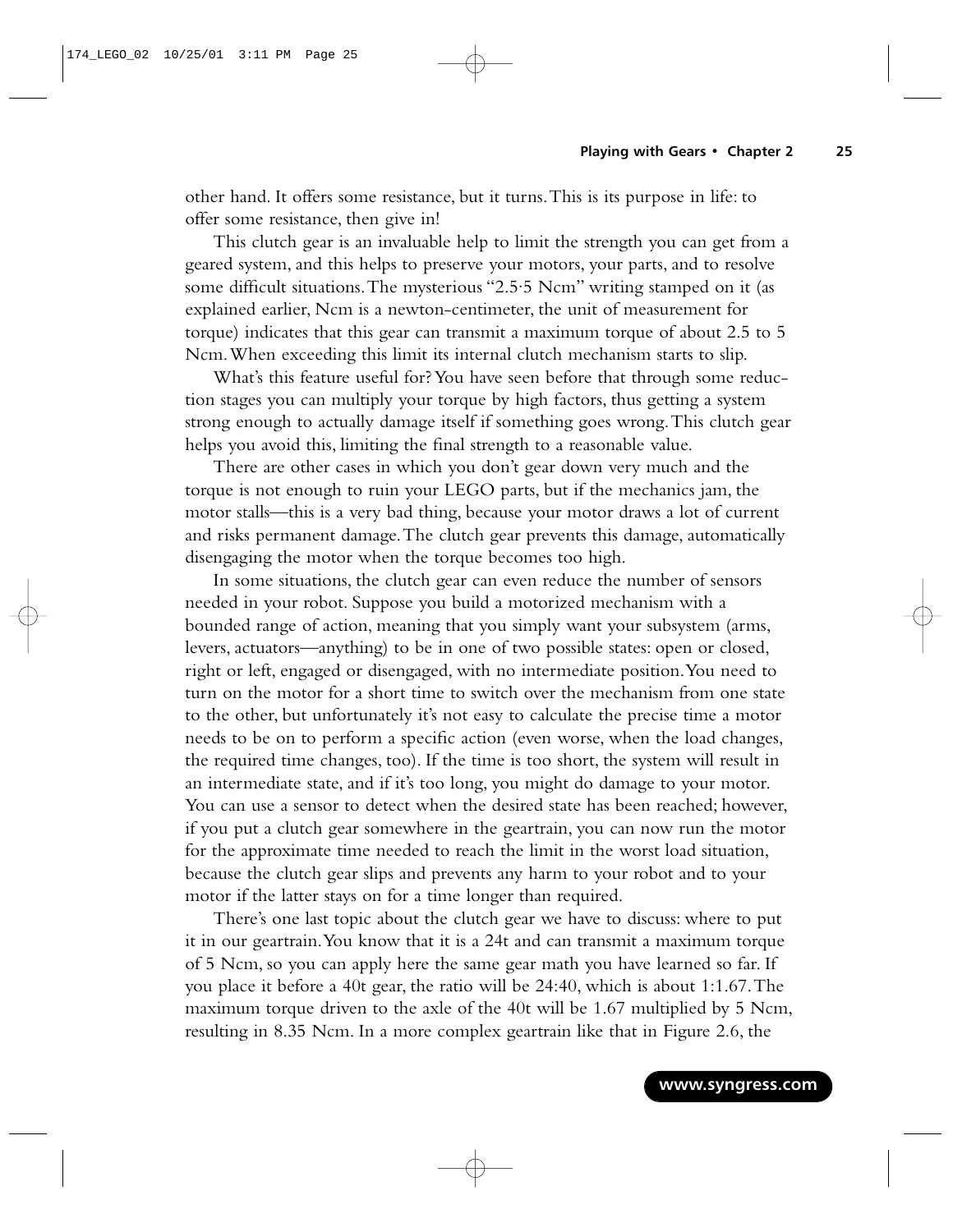ratio is 3:5 then 1:3, coming to a final 1:5; thus the maximum resulting torque is 25 Ncm.A system with an output torque of 25 Ncm will be able to produce a force five times stronger than one of 5 Ncm. In other words, it will be able to lift a weight five times heavier.

#### **Figure 2.6** Placing the Clutch Gear in a Geartrain



From these examples, you can deduce that the maximum torque produced by a system that incorporates a clutch gear results from the maximum torque of the clutch gear multiplied by the ratio of the following stages.When gearing down, the more output torque you want, the closer you have to place your clutch gear to the source of power (the motor) in your geartrain. On the contrary, when you are reducing velocity, not to get torque but to get more accuracy in positioning, and you really want a soft touch, place the clutch gear as the very last component in your geartrain.This will minimize the final supplied torque.

This might sound a bit complex, but we again suggest you learn by doing, rather than by simply reading. Prototyping is a very good practice. Set up some very simple assemblies to experiment with the clutch gear in different positions, and discover what happens in each case.

## **Placing and Fitting Gears**

The LEGO gear set includes many different types of gear wheels. Up to now, we played with the straight 8t, 24t, and 40t, but the time has come to explore other kinds of gears, and to discuss their use according to size and shape.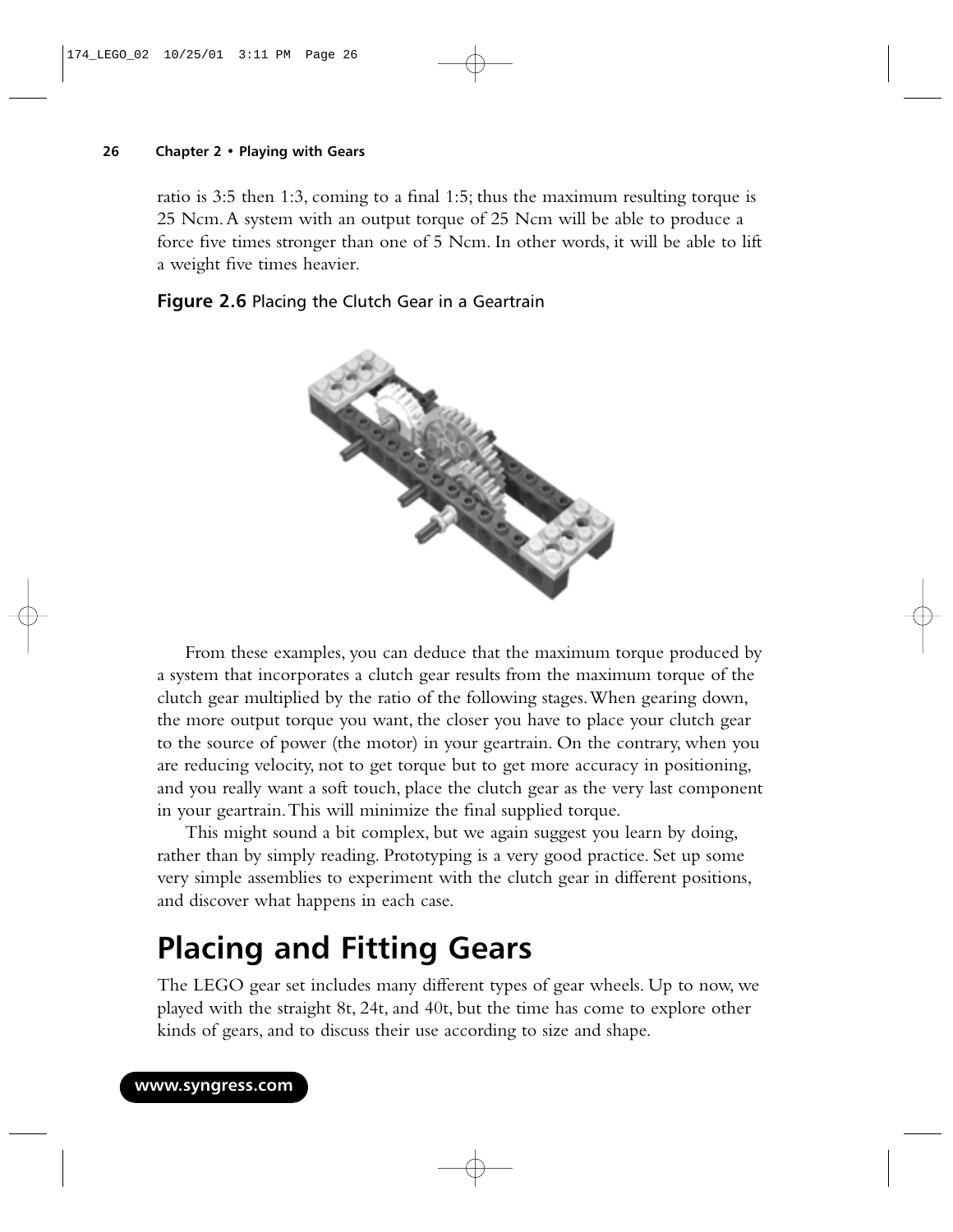The 8t, 24t, and 40t have a radius of 0.5 studs, 1.5 studs, and 2.5 studs, respectively (measured from center to half the tooth length).The distance between the gears' axles when placing them is the sum of their radii, so it's easy to see that those three gears make very good combinations at distances corresponding to whole numbers. 8t to 24t is 2 studs, 8t to 40t is 3 studs, and 24t to 40t equates to four studs.The pairs that match at an even distance are very easy to connect one above the other in our standard grid, because we know it goes by increments of two studs for every layer (Figure 2.7).

**Figure 2.7** Vertical Matching of Gears



Another very common straight gear is the 16t gear (Figure 2.8). Its radius is 1, and it combines well with a copy of itself at a distance of two. Getting it to cooperate with other members of its family, however, is a bit more tricky, because whenever matched with any of the other gears it leads to a distance of some studs *and a half*, and here is where the special beams we discussed in the previous chapter  $(1 \times 1, 1)$  hole, and  $1 \times 2, 2$  holes) may help you (Figure 2.9).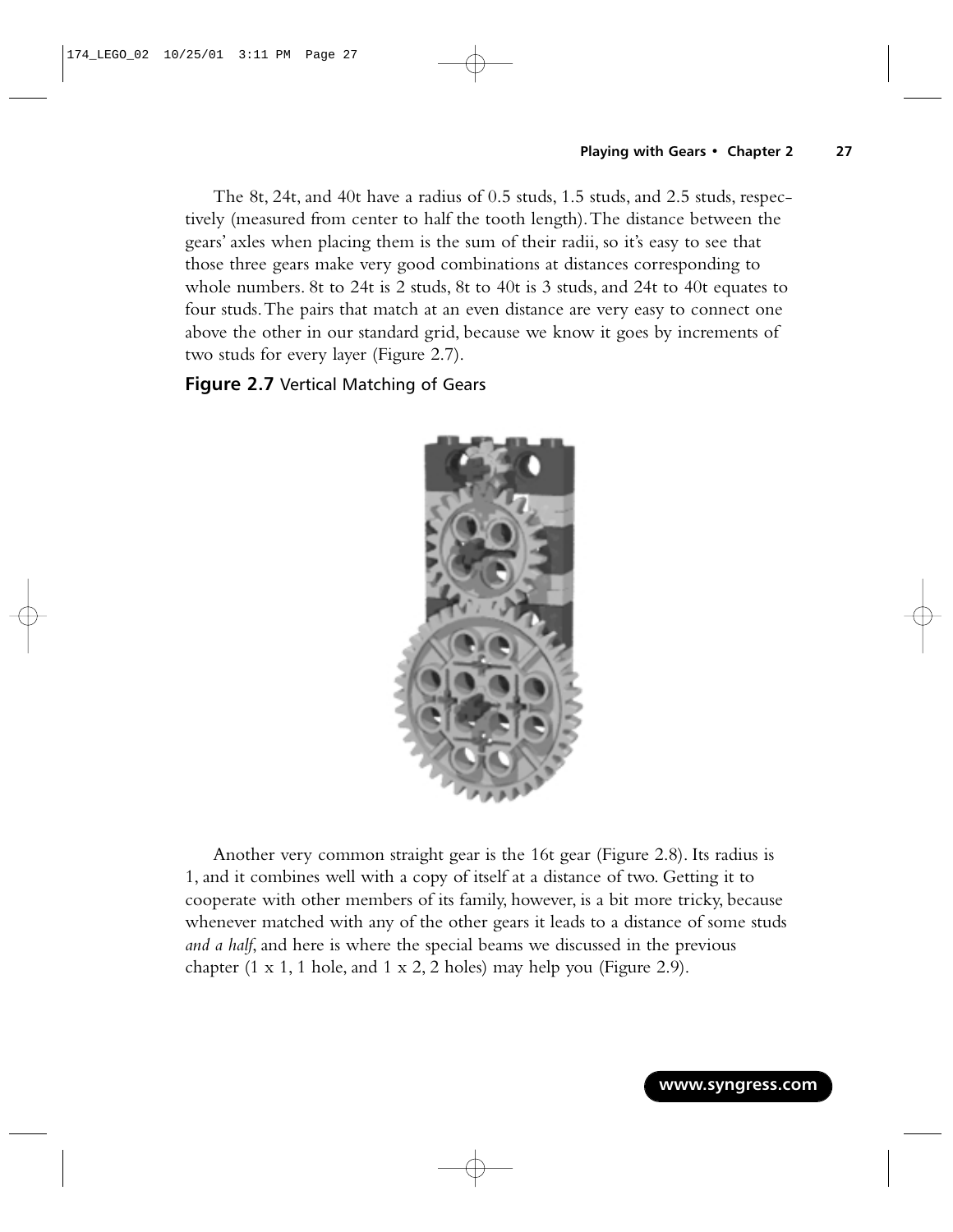**Figure 2.8** The 16t Gear



**Figure 2.9** How to Match the 16t Gear to a 24t Gear



### Bricks & Chips…

### **Idler Gears**

Figure 2.7 offers us the opportunity to talk about *idler gears*. What's the ratio of the geartrain in the figure? Starting from the 8t, the first stage performs an 8:24 reduction, while the second is a 24:40. Multiplying the two fractions, you get 8:40, or 1:5, the same result you'd get meshing the 8t directly to the 40t. The intermediate 24t is an idler gear, which doesn't affect the gear ratio. Idler gears are quite common in machines, usually to help connect distant axles. Are idler gears totally lacking in effects on the system? No, they have one very important effect: They change the direction of the output!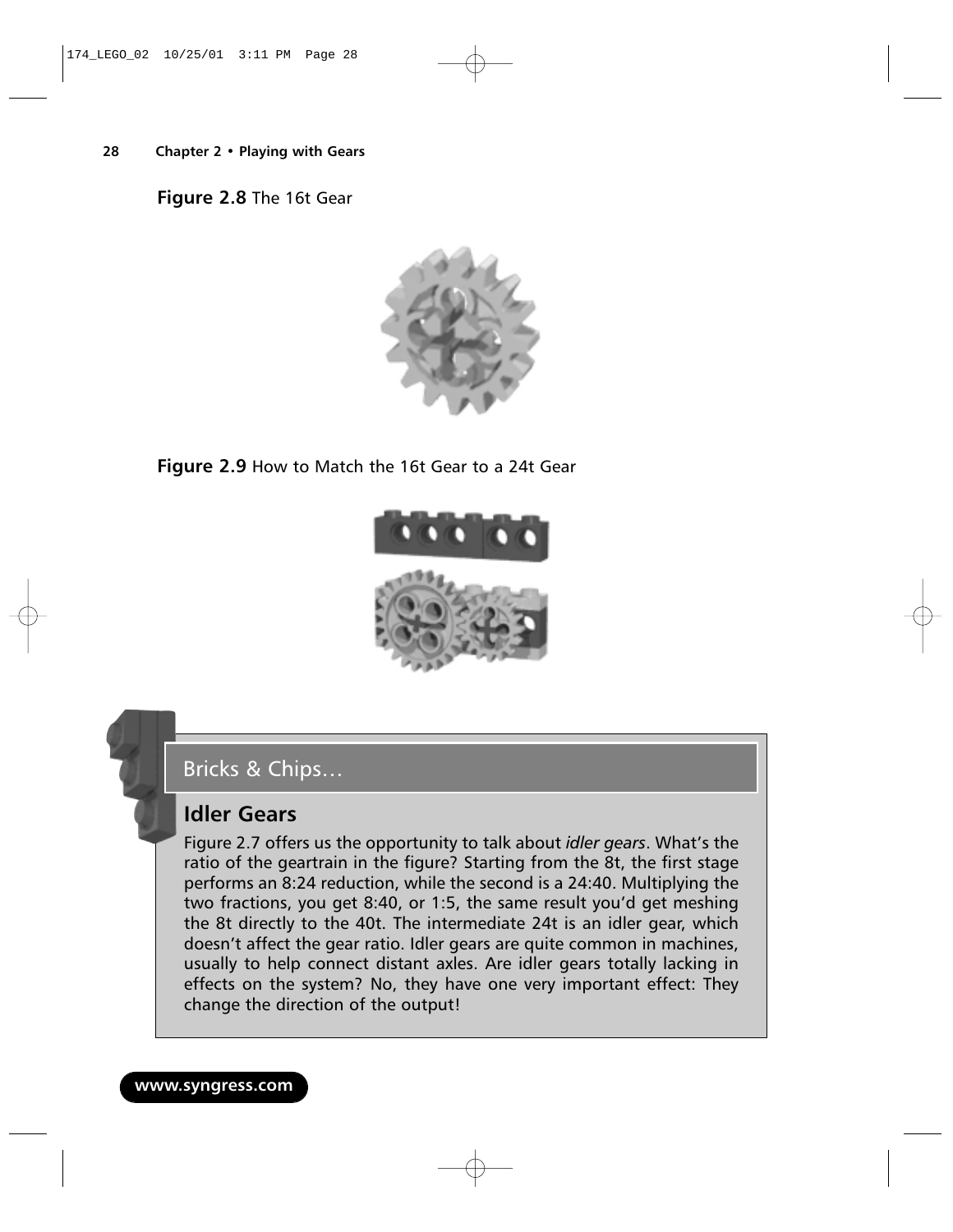As we've already said, you're not restricted to using the standard grid.You can try out different solutions that don't require any special parts, like the one showed in Figure 2.10.

#### **Figure 2.10** A Diagonal Matching



When using a pair of 16t gears, the resulting ratio is 1:1.You don't get any effect on the angular velocity or torque (except in converting a fraction of them into friction), but indeed there are reasons to use them as a pair—for instance, when you want to transfer motion from one axle to another with no other effects.This is, in fact, another task that gears are commonly useful for.There's even a class of gears specifically designed to transfer motion from one axle to another axle perpendicular to it, called *bevel gears*.

### Designing & Planning…

### **Backlash**

Diagonal matching is often less precise than horizontal and vertical types, because it results in a slightly larger distance between gear teeth. This extra distance increases the *backlash*, the amount of oscillation a gear can endure without affecting its meshing gear. Backlash is amplified when gearing up, and reduced when gearing down. It generally has a bad effect on a system, reducing the precision with which you can control the output axle, and for this reason, it should be kept to a minimum.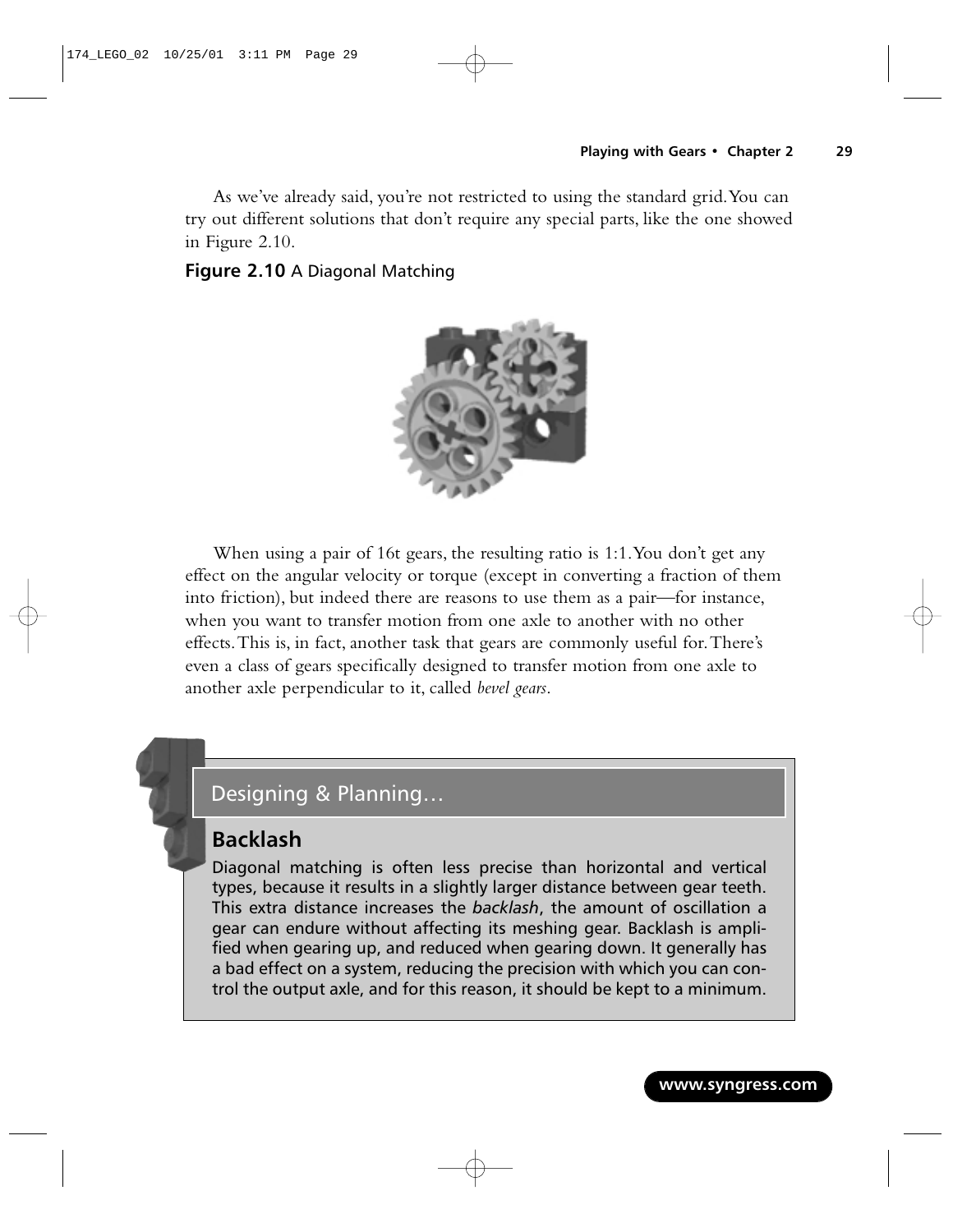The most common member of this class is the 12t bevel gear, which can be used *only* for this task (Figure 2.11), meaning it does not combine at all with any other LEGO gear we have examined so far. Nevertheless, it performs a very useful function, allowing you to transmit the motion toward a new direction, while using a minimum of space.There's also a new 20t bevel conical gear with the same design of the common 12t (Figure 2.12). Both of these bevel gears are half a stud in thickness, while the other gears are 1 stud.

**Figure 2.11** Bevel Gears on Perpendicular Axles



**Figure 2.12** The 20t Bevel Gear



The 24t gear also exists in the form of a *crown gear*, a special gear with front teeth that can be used like an ordinary 24t, which can combine with another straight gear to transmit motion in an orthogonal direction (that is, composed of right angles), possibly achieving at the same time a ratio different from 1:1 (Figure 2.13).

To conclude our discussion of gears, we'll briefly introduce some recent types not included in the MINDSTORMS kit, but that you might find inside other LEGO sets.The two *double bevel* ones in Figure 2.14 are a 12t and a 20t, respectively 0.75 and 1.25 studs in radius. If you create a pair that includes one per kind of the two, they are an easy match at a distance of 2 studs.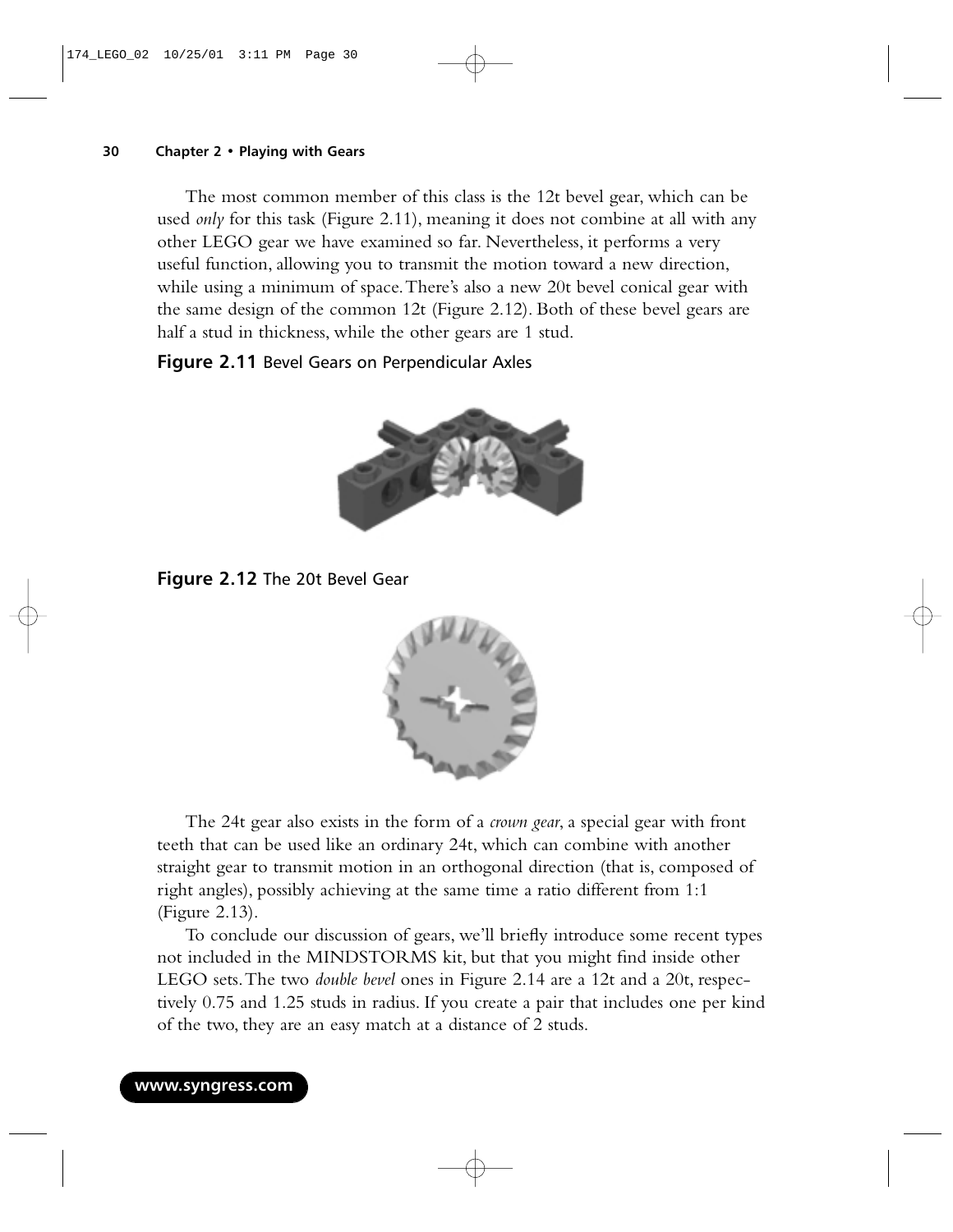#### **Figure 2.13** The Crown Gear on Perpendicular Axles



**Figure 2.14** Double Bevel Gears



Things get a bit more complicated when you want to couple two of the same kind, as the resulting distance is 1.5 or 2.5.And even more complicated when combined with other gears, causing resulting distances that include a quarter or three quarters of a stud.These gears are designed to work well in perpendicular setups as well (Figure 2.15).

**Figure 2.15** Double Bevel Gear on Perpendicular Axles



## **Using Pulleys, Belts, and Chains**

The MINDSTORMS kit includes some *pulleys* and *belts*, two classes of components designed to work together and perform functions similar to that of gears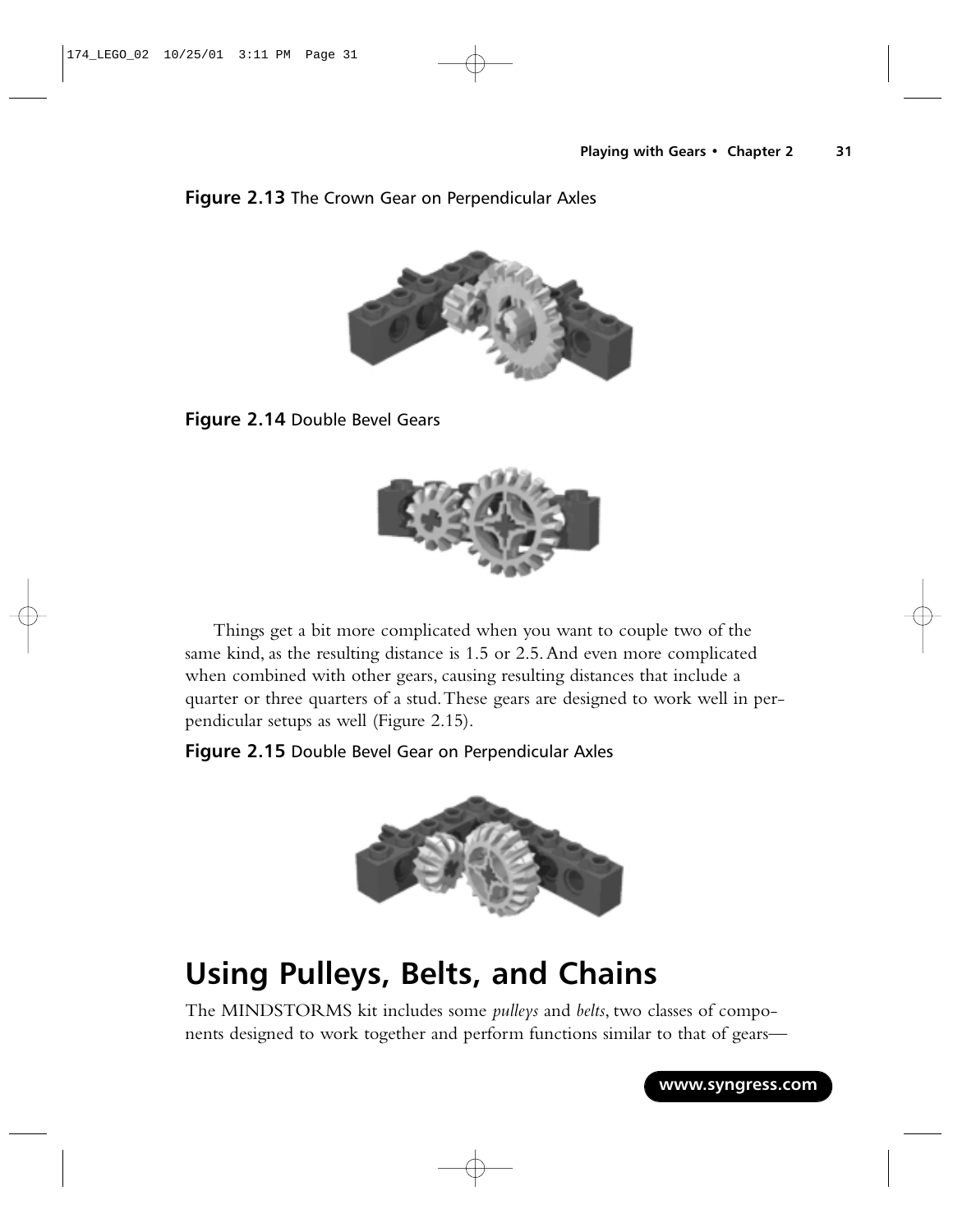similar, that is, but not identical.They have indeed some peculiarities which we shall explore in the following paragraphs.

*Chains*, on the other hand, are not part of the basic MINDSTORMS kit.You will need to buy them separately.Though not essential, they allow you to create mechanical connections that share some properties with both geartrains and pulley-belt systems.

## Pulleys and Belts

Pulleys are like wheels with a groove (called a *race*) along their diameter.The LEGO TECHNIC system currently includes four kinds of pulleys, shown in Figure 2.16.

### **Figure 2.16** Pulleys



The smallest one (a) is actually the half-size bush, normally used to hold axles in place to prevent them from sliding back and forth. Since it does have a race, it can be properly termed a pulley. Its diameter is one LEGO unit, with a thickness of half a unit.

The small pulley (b) is 1 unit in thickness and about 1.5 units in width. It is asymmetrical, however, since the race is not in the exact center. One side of the axle hole fits a rubber ring that's designed to attach this pulley to the micromotor.The medium pulley (c) is again half a unit thick and 3 units in diameter. Finally, the large pulley (d) is 1 unit thick and about 4.5 units in diameter.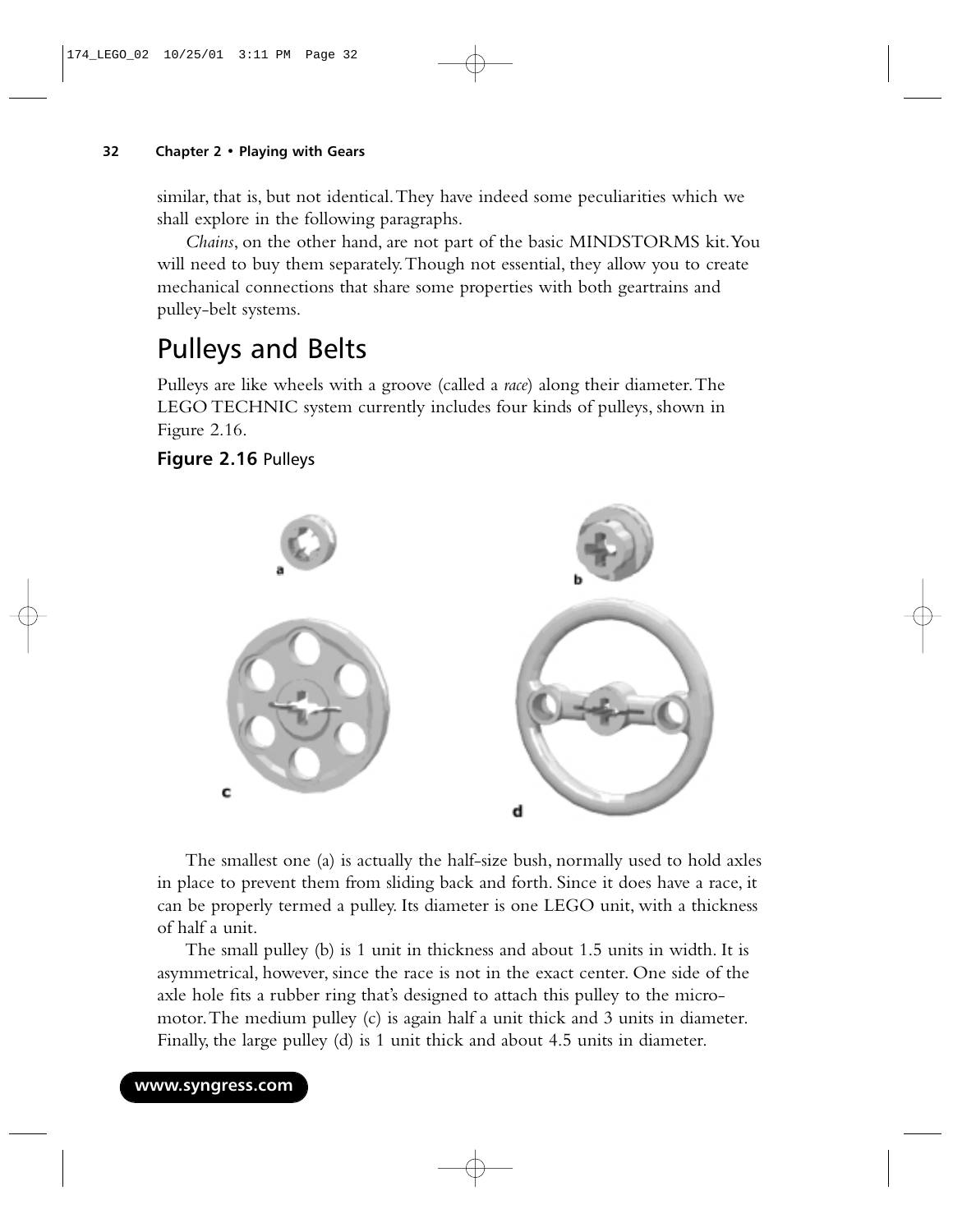LEGO belts are rings of rubbery material that look similar to rubber bands. They come in three versions in the MINDSTORMS kit, with different colors corresponding to different lengths: white, blue, and yellow (in other sets, you can find a fourth size in red). Don't confuse them with the actual rubber bands, the black ones you found in the kit: Rubber bands have much greater elasticity, and for this reason are much less suitable to the transfer of motion between two pulleys.This is, in fact, the purpose of belts: to connect a pair of pulleys. LEGO belts are designed to perfectly match the race of LEGO pulleys.

Let's examine a system made of a pair of pulleys connected through a belt (Figure 2.17).The belt transfers motion from one pulley to the other, making them similar to a pair of gears. How do you compute the ratio of the system? You don't have any teeth to count...The rule with pulleys is that the reduction ratio is determined by finding the ratio between their diameters (this rules applies to gears too, but the fact that their circumference is covered with evenly spaced teeth provides a convenient way to avoid measurement).You actually should consider the diameter of the pulley *inside* its race, because the sides of the race are designed specifically to prevent the belt from slipping from the pulley and don't count as part of the diameter the belt acts over.

#### **Figure 2.17** Pulleys Connected with a Belt



You must also consider that pulleys are not very suitable to transmitting high torque, because the belts tend to slip.The amount of slippage is not easy to estimate, as it depends on many factors, including the torque and speed, the tension of the belt, the friction between the belt and the pulley, and the elasticity of the belt.

For those reasons, we preferred an experimental approach and measured some actual ratios among the different combination of pulleys under controlled conditions.You can find our results in Table 2.1.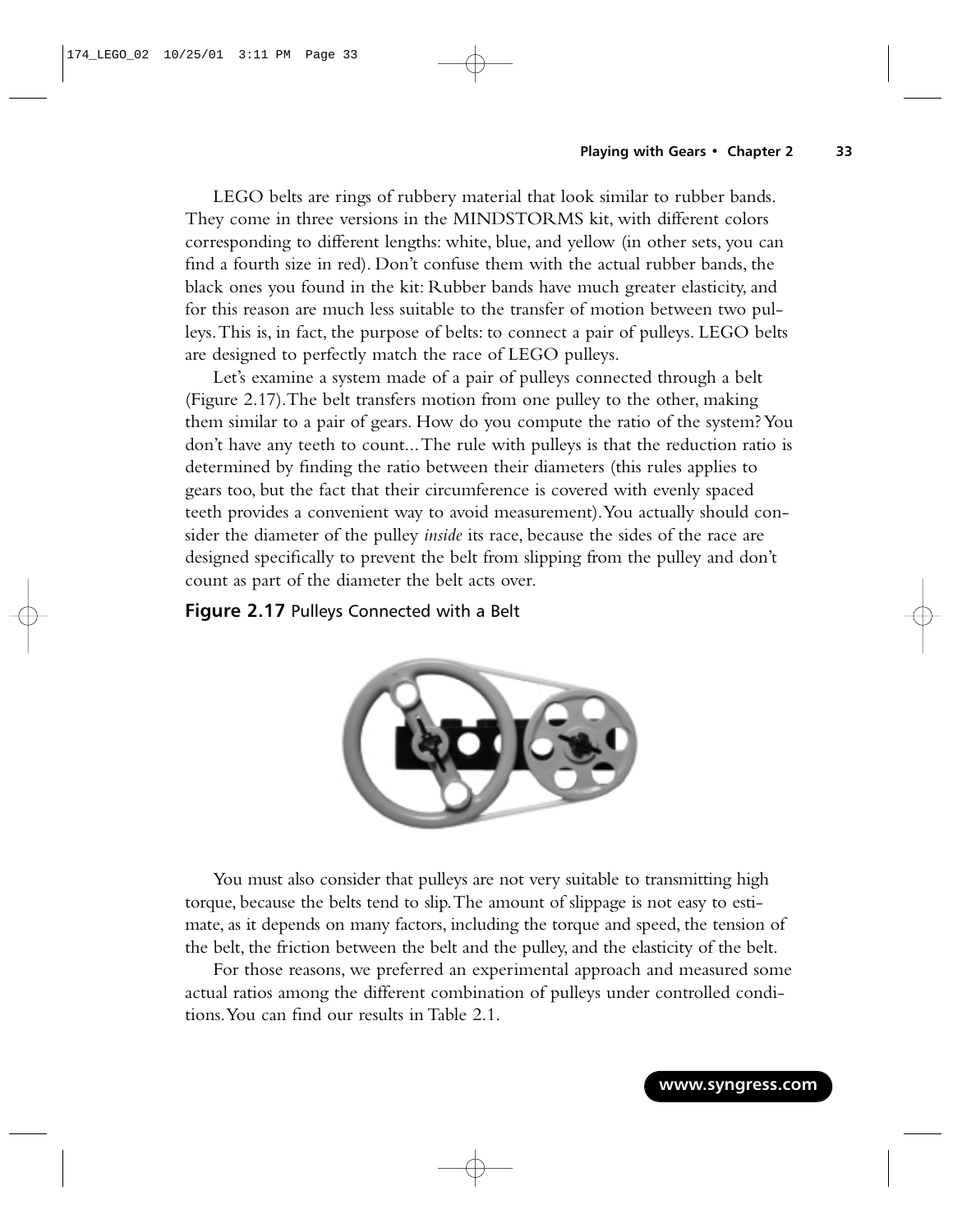|               | <b>Half</b><br><b>Bush</b> | <b>Small</b><br><b>Pulley</b> | <b>Medium</b><br><b>Pulley</b> | Large<br><b>Pulley</b> |
|---------------|----------------------------|-------------------------------|--------------------------------|------------------------|
| Half bush     | 1:1                        | 1:2                           | 1:4                            | 1:6                    |
| Small pulley  | 2:1                        | 1:1                           | 1:2.5                          | 1:4.1                  |
| Medium pulley | 4:1                        | 2.5:1                         | 1:1                            | 1:1.8                  |
| Large pulley  | 6:1                        | 4.1:1                         | 1.8:1                          | 1:1                    |

#### **Table 2.1** Ratios Among Pulleys

### Designing & Planning…

#### **Finding the Ratio between Two Pulleys**

How did we find out the actual ratio between two pulleys? By simply connecting them with a belt and comparing the number of rotations when one of the two gets turned and drags the other. But turning pulleys by hand would have been quite a boring and time-consuming task, and could cause some counts to be missed. What better device for this job than our RCX, equipped with a motor and two rotation sensors? So, we built this very simple machine: a motor connected to a pulley, whose axle is attached to the first rotation sensor, and a second pulley, placed at a very short distance, with its axle attached to the second rotation sensor. We used some care to minimize the friction and maintain the same tension in the belt for all the pairs of pulleys.

When running the motor, the RCX counted the rotations for us. We stopped the motor after a few seconds, read the rotation sensor counts, and divided the two to get the ratio you see in Table 2.1.

These values may change significantly in a real-world application, when the system is under load. Because of this, it's best to think of the figures as simply an indication of a possible ratio for systems where very low torque is applied. Generally speaking, you should use pulleys in your first stages of a reduction system, where the velocity is high and the torque still low.You could even view the slippage problem as a positive feature in many cases, acting as a torquelimiting mechanism like the one we discussed in the clutch gear, with the same benefits and applications.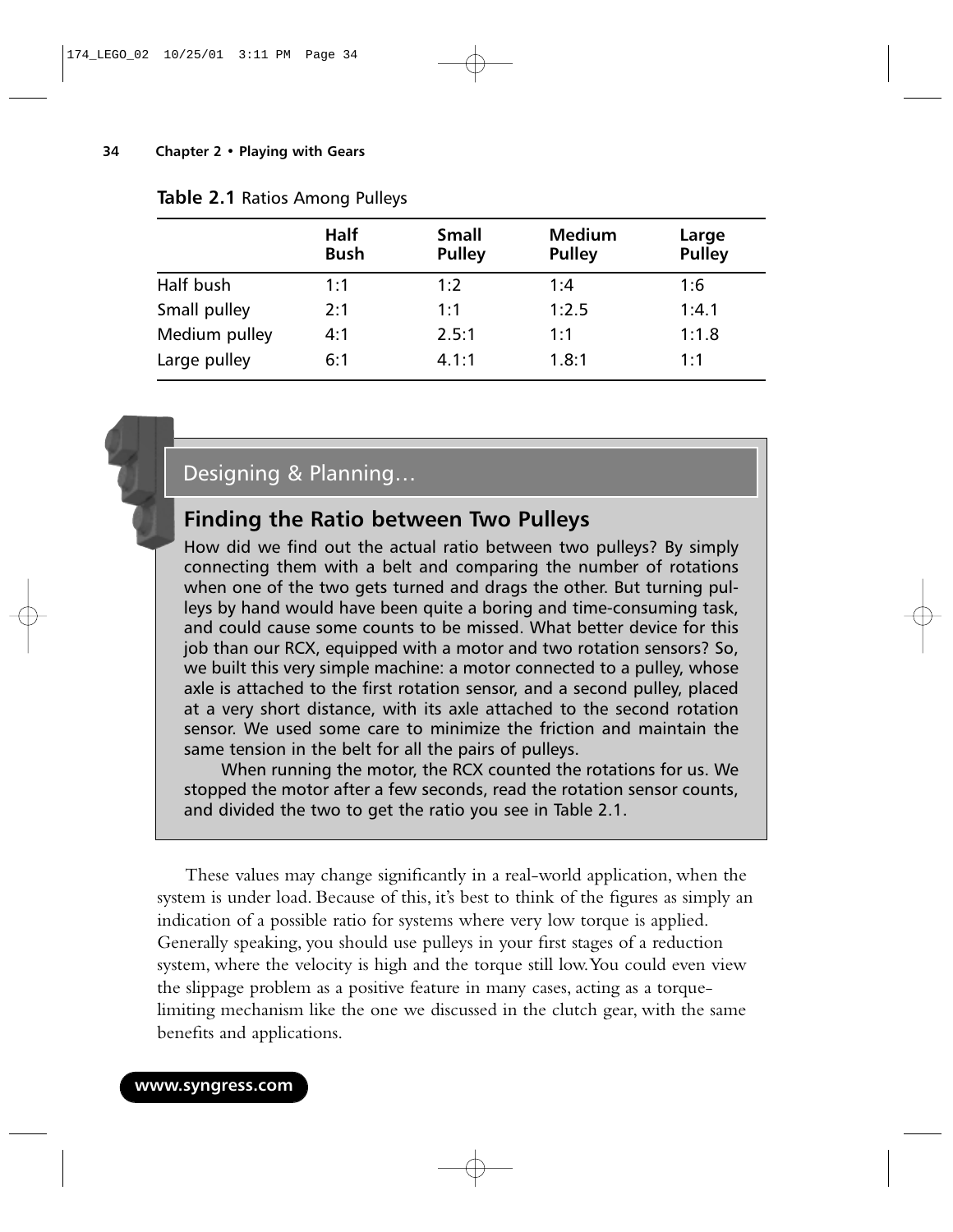Another advantage of pulleys over gear wheels is that their distance is not as critical. Indeed, they help a great deal when you need to transfer motion to a distant axle (Figure 2.18).And at high speeds they are much less noisy than gears a facet that occasionally comes in handy.



#### **Figure 2.18** Pulleys Allow Transmission across Long Distances

### Chains

LEGO *chains* come in two flavors: *chain links* and *tread links* (as shown in Figure 2.19, top and bottom, respectively).The two share the same hooking system and are freely mixable to create a chain of the required length.

Chains are used to connect gear wheels as the same way belts connect with pulleys.They share similar properties as well: Both systems couple parallel axles without reversing the rotation direction, and both give you the chance to connect distant axles.The big difference between the two is that chain links don't allow any slippage, so they transfer *all* the torque. (The maximum torque a chain can transfer depends on the resistance of its individual links, which in the case of LEGO chains is not very high.) On the other hand, they introduce further friction into the system, and for this reason are much less efficient then direct gear matches.You will find chains useful when you have to transfer motion to a distant axle in low velocity situations.The ratio of two gears connected by a chain is the same as their corresponding direct connection. For example, a 16t connected to a 40t results in a 2:5 ratio.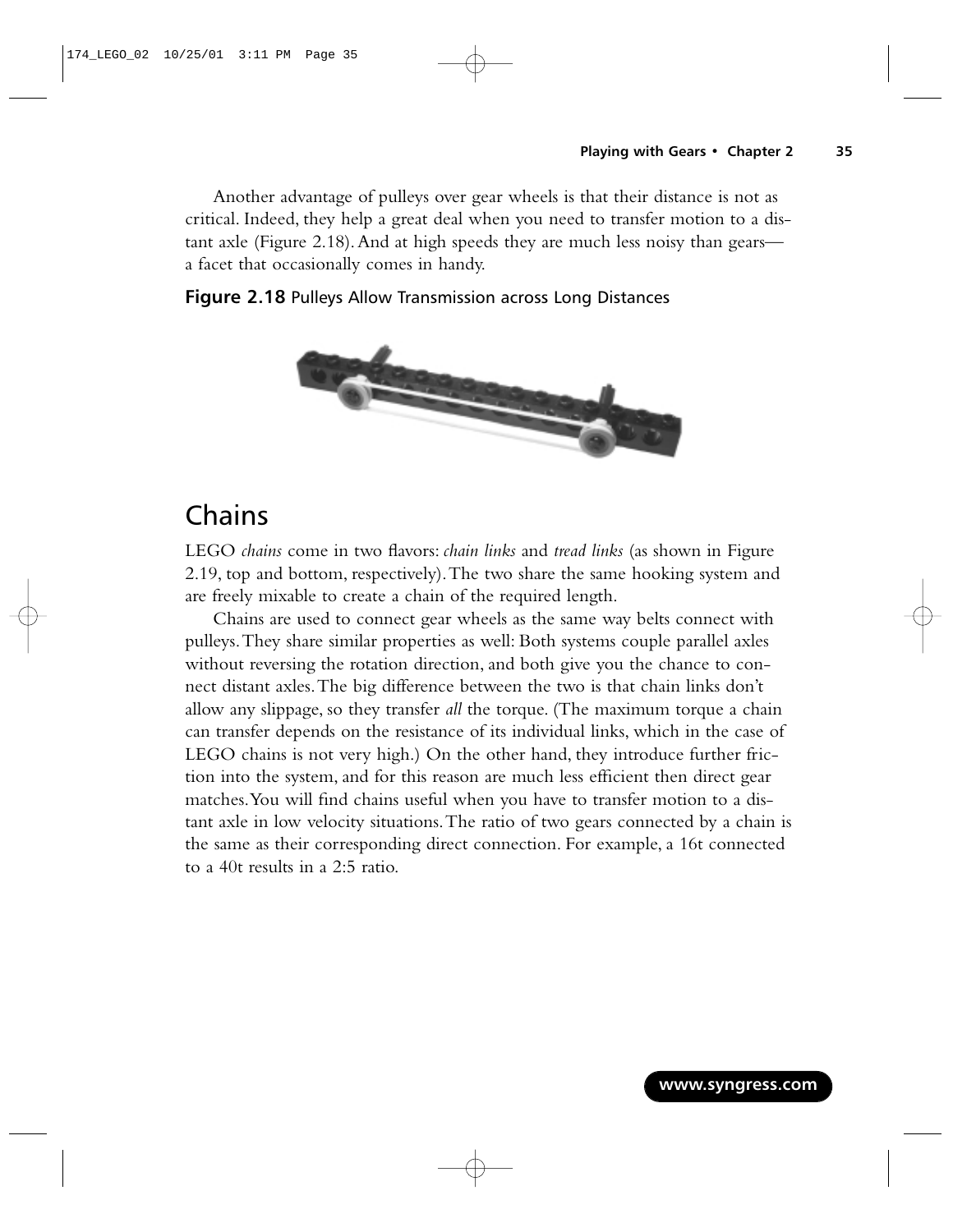#### **Figure 2.19** Chain Links



## **Making a Difference: The Differential**

There's a very special device we want to introduce you to at this time: the *differential gear*.You probably know that there's at least one differential gear in every car.What you might not know is why the differential gear is so important.

Let's do an experiment together.Take the two largest wheels that you find in the MINDSTORMS kit and connect their hubs with the longest axle (Figure 2.20). Now put the wheels on your table and push them gently:They run smoothly and advance some feet, going straight.*Very straight.* Keep the axle in the middle with your fingers and try to make the wheels change direction while pushing them. It's not so easy, is it?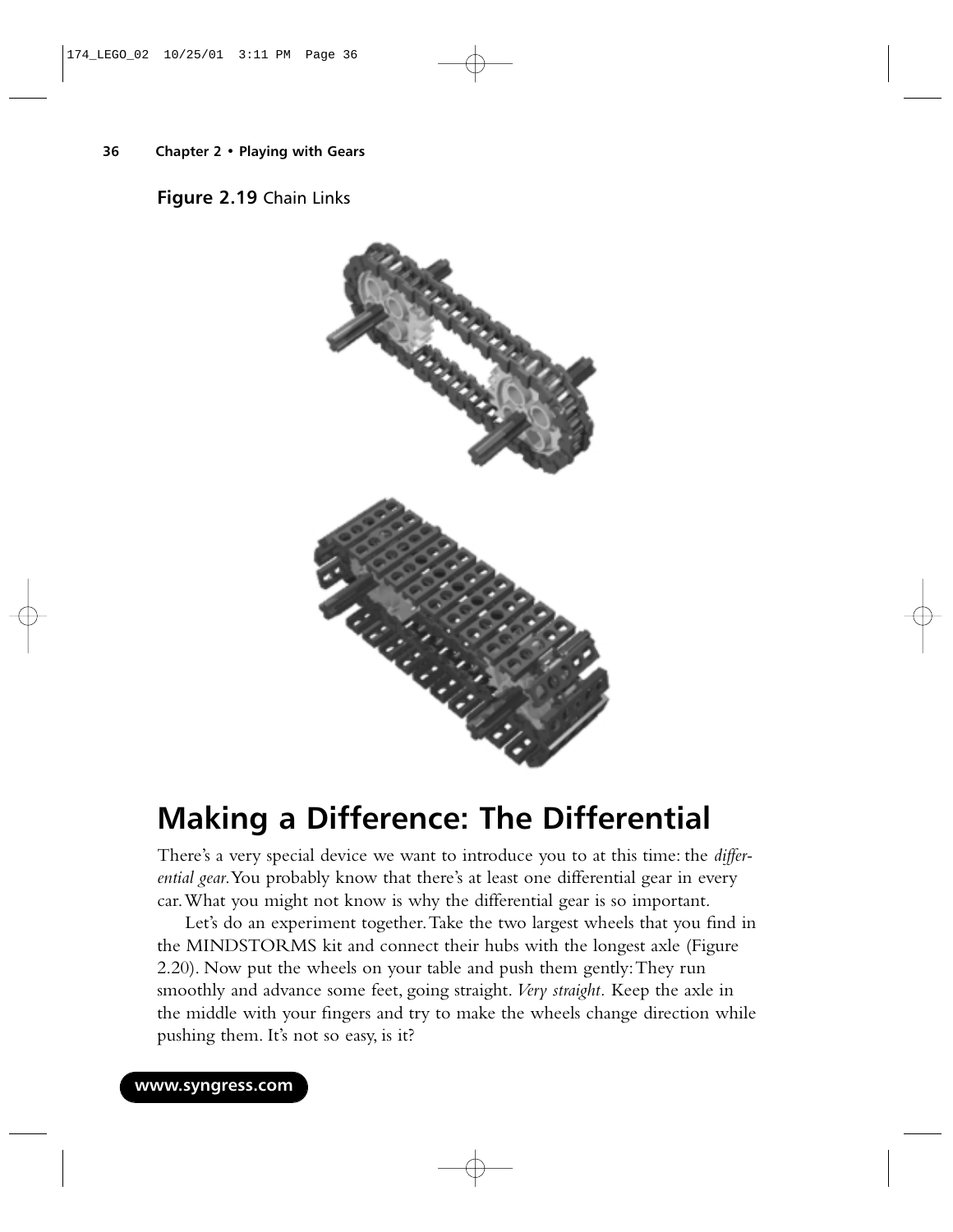



The reason is that when two parallel wheels turn, their paths must have different lengths, the outer one having a longer distance to cover (Figure 2.21). In our example, in which the wheels are rigidly connected, at any turn they cover the same distance, so there's no way to make them turn unless you let one slip a bit.



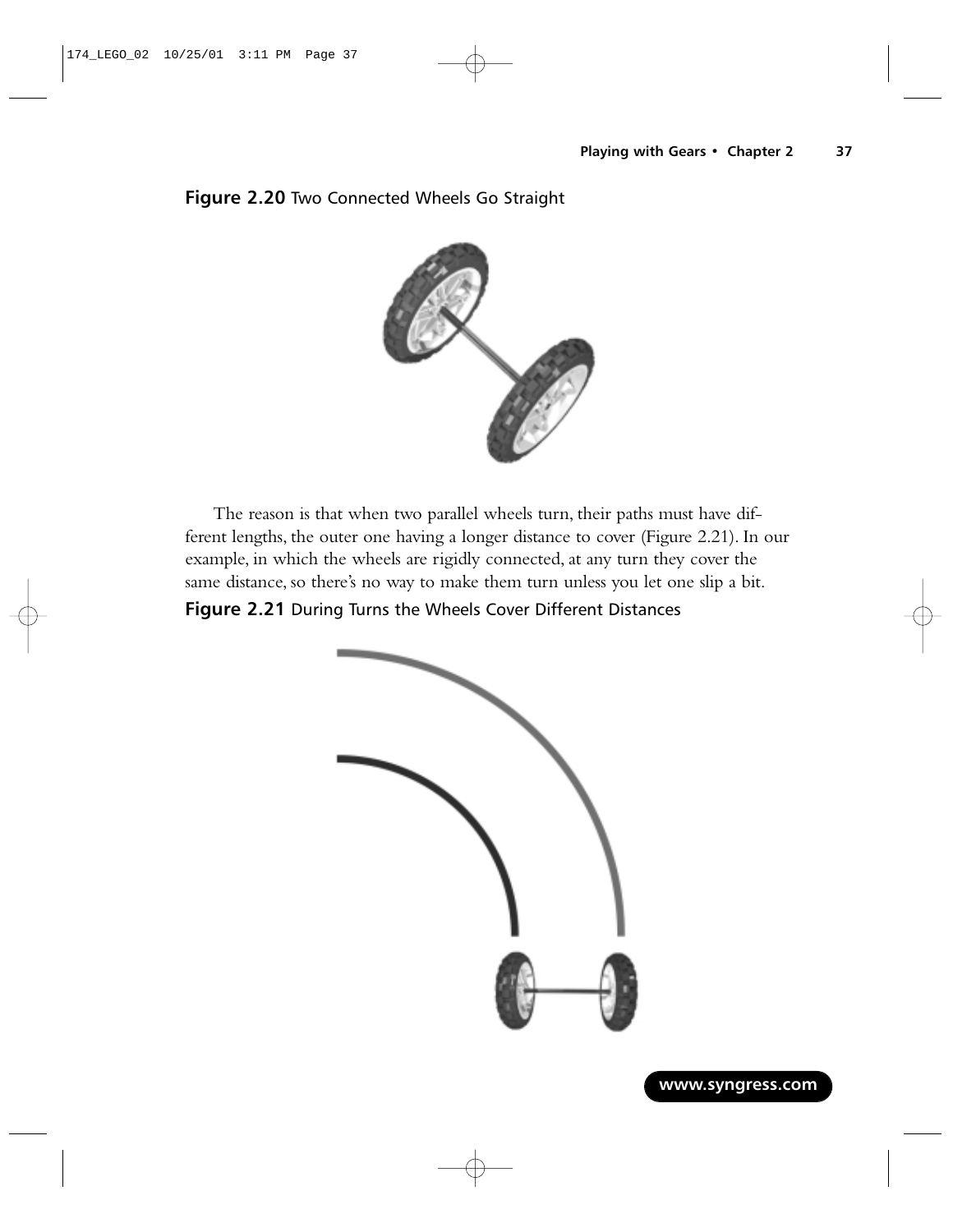The next phase of our experiment requires that you now build the assembly shown in Figure 2.22.You see a differential gear with its three 12t bevel gears, two 6-stud axles, and two beams and plates designed to provide you with a way to handle this small system. Placing the wheels again on your table, you will notice that while pushing them, you can now easily turn smoothly in any direction. Please observe carefully the *body* of the differential gear and the central bevel gear: when the wheels go straight, the body itself rotates while the bevel gear is stationary. On the other hand, if you turn your system in place, the body stays put and the bevel gear rotates. In any other intermediate case, both of them rotate at some speed, adapting the system to the situation. Differentials offer a way to put power to the wheels without the restriction of a single fixed drive axle.

#### **Figure 2.22** Connecting Wheels with the Differential Gear



To use this configuration in a vehicle, you simply have to apply power to the body of the differential gear, which incorporates a 24t on one side and a 16t on the other.

The differential gear has many other important applications.You can think of it as a mechanical adding/subtracting device.Again place the assembly from Figure 2.22 on your table. Rotate one wheel while keeping the other from turning; the body of the differential gear rotates half the angular velocity of the rotating wheel.You already discovered that when turning our system in place, the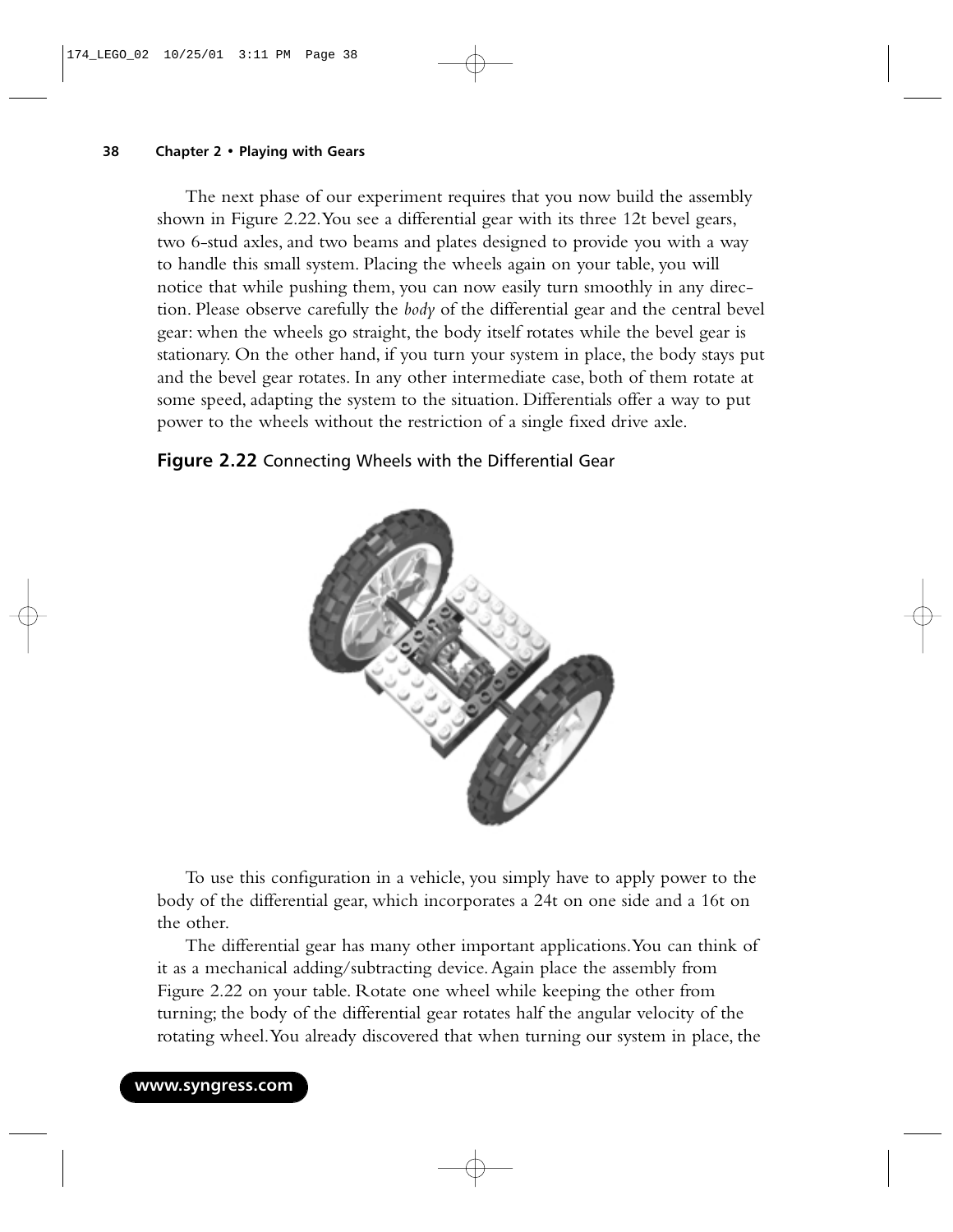differential does not rotate at all, and then when both wheels rotate together, the differential rotates at the same speed as well. From this behavior, we can infer a simple formula:

 $(lav1 + lav2)/2 = Oav$ 

where *Oav* is the *output angular velocity* (the body of the differential gear), and *Iav1* and *Iav2* are the *input angular velocities* (the two wheels).When applying this equation, you must remember to use *signed* numbers for the input, meaning that if one of the input axles rotates in the opposite direction of the other, you must input its velocity as a negative number. For example, if the right axle rotates at 100 rpm (revolutions per minute) and the left one at 50 rpm, the angular velocity of the body of the differential results in this:

#### $(100$  rpm + 50 rpm  $)/2 = 75$  rpm

There are situations where you deliberately reverse the direction of one input, using idler gears, to make the differential sensitive to a difference in the speed of the wheels, rather than to their sum. Reversing the input means that you must make one of the inputs negative. See what happens to the differential when both wheels run at the same speed, let's say 100 rpm:

```
(100 rpm - 100 rpm )/2 = 0 rpm
```
It doesn't move! As soon as a difference in speed appears, the differential starts rotating with an angular velocity equal to half this difference:

#### $(100$  rpm – 98 rpm  $)/2 = 1$  rpm

This is a useful trick when you want to be sure your wheels run at the same speed and cover the same distance: Monitor the body of the differential and slow the left or right wheel appropriately to keep it stationary. See Chapter 8 for a practical application of this trick.

## **Summary**

Few pieces of machinery can exist without gears, including robots, and you ought to know how to get the most benefit from them. In this chapter, you were introduced to some very important concepts: gear ratios, angular velocity, force, torque, and friction.Torque is what makes your robot able to perform tasks involving force or weight, like lifting weights, grabbing objects, or climbing slopes.You discovered that you can trade off some velocity for some torque, and